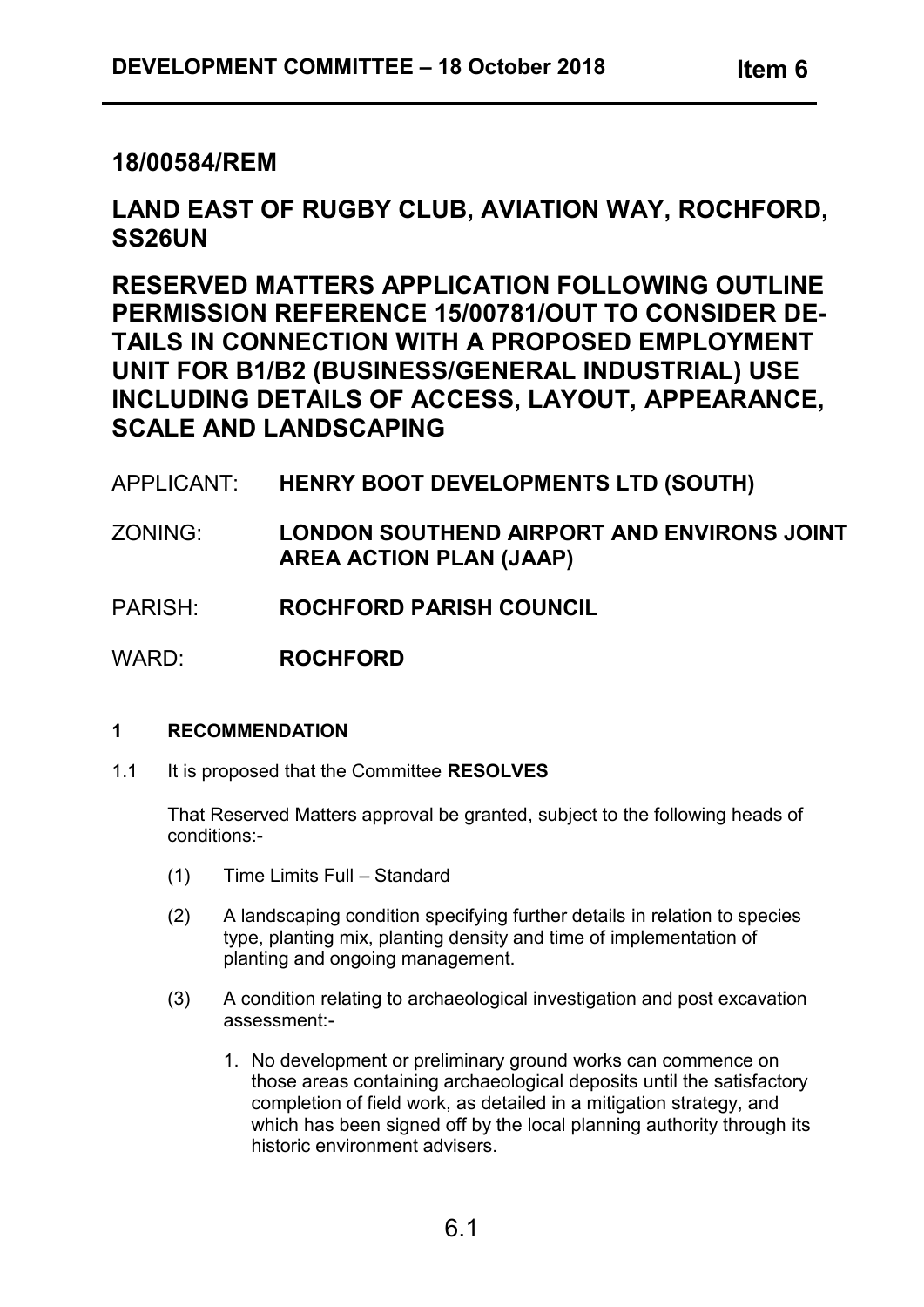- 2. The applicant will submit to the local planning authority a postexcavation assessment (to be submitted within six months of the completion of field work, unless otherwise agreed in advance with the Planning Authority). This will result in the completion of postexcavation analysis, preparation of a full site archive and report ready for deposition at the local museum, and submission of a publication report.
- (4) Parking increased powered two wheeler space quantity.
- (5) Materials to be agreed.
- (6) Extraction to be agreed.

#### **2 PLANNING APPLICATION DETAILS**

- 2.1 This application seeks approval for the layout, appearance, scale and landscaping in connection with the establishment of the first phase of development following the grant of outline approval for a business park under outline reference 15/00781/OUT. The current application relates to all works associated with the establishment of an employment unit for B1(Office) and B2 (General Industrial) use which is to be served by 226 car parking spaces and a servicing yard. It should be noted that the application refers to 225 parking spaces; however, 226 appear to be present.
- 2.2 The proposed building comprises a twin span rectangular structure being 143 metres in length and 70 metres in width providing a total gross internal floor area of 11,463 m<sup>2</sup> which is comprised of the following:  $8,578m^2$  Manufacturing Area, 2,866m<sup>2</sup> Office and ancillary accommodation. Of the 225 total parking spaces to be provided 11 are to comprise disabled parking bays. During the course of the application a revised plan was provided showing an increase in cycle parking to a total of 100 spaces in light of comments received from ECC Urban Design.
- 2.3 9 spaces are provided for Powered Two Wheel Vehicles located to the eastern end of the car park. The details also indicate the provision of an operational yard area to the south (rear) elevation of the building shown to be accessed from the spine road which was the subject of consideration and approval under a separate Reserved Matters application reference 18/00411/REM. This operational area extends the entire length of the building at the southern aspect and envelopes the east elevation of the building in order to provide access to delivery vehicles.
- 2.4 Perimeter landscaping is indicated to be provided by the site plan varying in depth between 17 metres and 2 metres along the southern boundary of the site, which is an arrangement reciprocated to the eastern boundary. A landscape buffer is provided to the west elevation of the building providing screening from the location of the proposed spine road whilst the car park to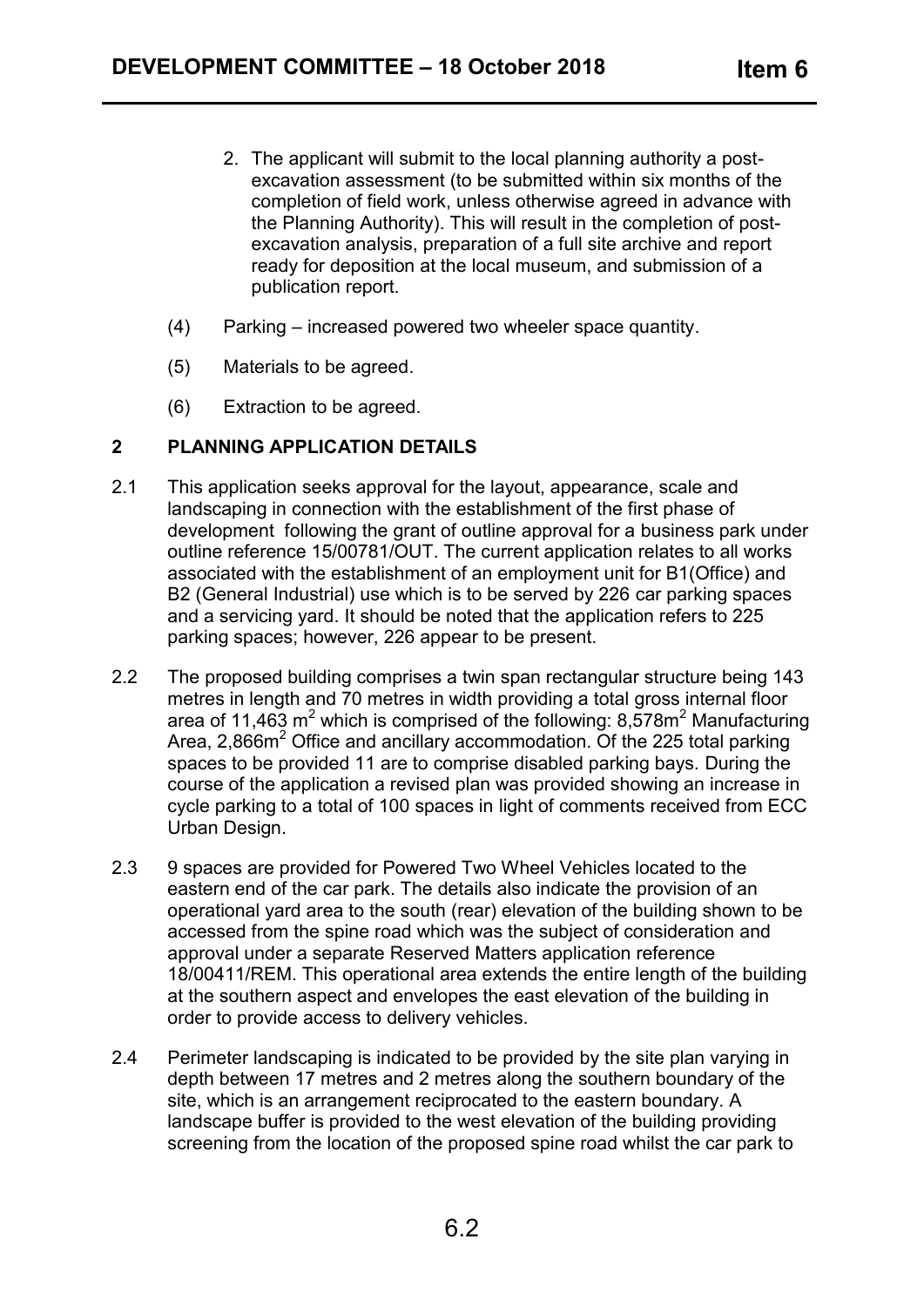the north elevation of the building is subject to a narrower landscaping ribbon being 2 metres in depth.

## **3 MATERIAL PLANNING CONSIDERATIONS**

#### **Site and Context**

- 3.1 The site is located to the south eastern corner of the business park site which was granted outline planning permission under reference 15/00781/OUT. The site is situated north of Aviation Way Industrial Estate and south of the new rugby club, which is being relocated to enable the wider development proposals approved by the outline planning consent to be delivered.
- 3.2 The site in character constitutes a level field which is used for arable purposes bearing no notable land form features. The site is broadly rectangular in shape being 156 metres in length at its northern boundary and 200 metres at its western boundary from which the site will be accessed via a part of the spine road which was the subject of approval under the separate Reserved Matters application recently considered (18/00411/REM) by the Development Committee, albeit this was subject to a planning condition requiring details of gate control to be agreed. The southern boundary of the site runs parallel with the rear boundary of a two storey business unit, which fronts onto Aviation Way whilst the east boundary runs with the field edge which borders an area of uncultivated land which is densely vegetated.
- 3.3 The site will deliver the first phase of built development as conceived by the Joint Area Action Plan (JAAP) which cites B1(Office) and B2 (General Industrial) as predominant uses within the site to deliver economic growth in alignment with the overarching objectives of policy. To deliver this objective the new roundabout has been constructed within Cherry Orchard Way to the north-west of the application site, together with a roundabout within the business park and a spine road linking to the entrance to the approved Westcliff Rugby Club location.

## **Relevant Planning History**

- 3.4 15/00781/OUT outline application with all matters reserved apart from access to the site off Cherry Orchard Wway to create a business park to comprise use classes B1 (business), B2 (general industrial) and ancillary uses to include A1 (retail), A3 (restaurants/cafés), A4 (drinking establishments), C1 (hotel), D1 (non-residential institutions), D2 (assembly and leisure) and B8 (storage and distribution). Provide hard and soft landscaping and demolition of existing rugby club and associated works. APPROVED.
- 3.5 16/00898/ADV Erection of two signs at Airport Business Park, Cherry Orchard Way, Southend, SS2 6UN. APPROVED.
- 3.6 16/01110/DOC: Submission of details pursuant to conditions 7,11,15, 22, 23 and 27 of outline planning permission to create a business park to comprise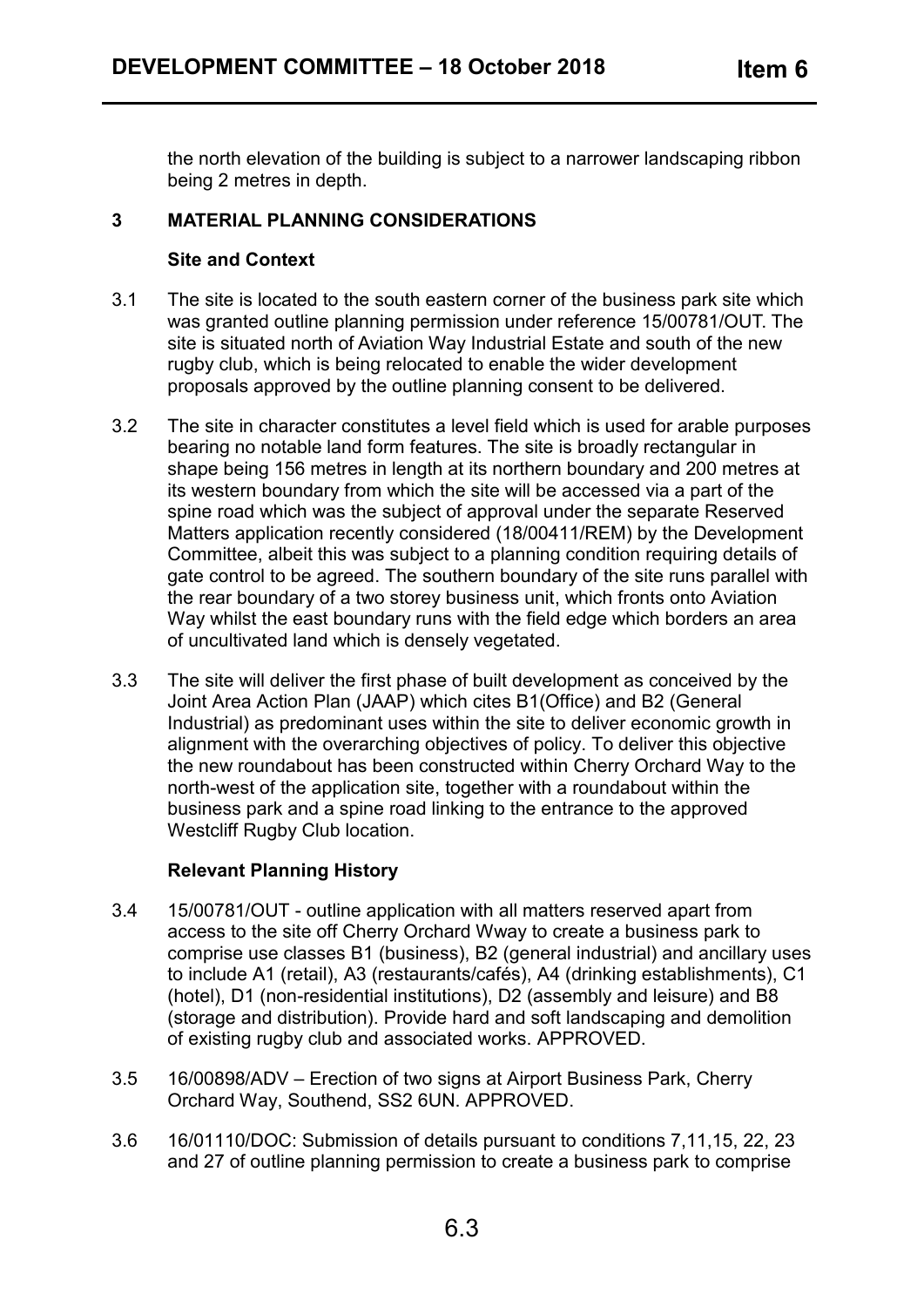Use Classes (B1) (Business), B2 (General Industrial) and Ancillary uses Reference 15/00781/OUT . CONDITIONS DISCHARGED.

- 3.7 17/00192/DOC: Application to discharge condition number 22 (Mitigation of Construction run off) to permission granted 31 October 2016 for business park under application reference 15/00781/OUT: PENDING CONSIDERATION.
- 3.8 18/00411/REM Reserved Matters application for phase 2 infrastructure works comprising a spine road and associated infrastructure, including the creation of green corridors pursuant to creating access to all parts of the business park following approval of application reference 15/00781/OUT. APPROVED.

## **Principle of Development**

- 3.9 The principle of development of a business park at this site has already been established by the outline planning permission 15/00781/OUT. Specific matters including the location of the spine road and the green corridors have already been approved by the separate Reserved Matters application reference 18/00411/REM, which provides the basis for access and circulation within the site and provides an understanding as to how phased development the subject of a number of separate Reserved Matters applications may now come forward. Other considerations, including issues such as flood risk, drainage and ecology, were dealt with at the outline stage and subject to planning conditions on the outline planning consent. The requirement for all subsequent development coming forward to achieve a 'Very Good' BREEAM rating has also been specified by the outline planning consent.
- 3.10 Policy E3 of the JAAP allocates land, including the application site, for development of a new business park.
- 3.11 This application is considered in light of the overall Master Plan conceived for the site, as originally set out by the outline planning permission. This has been amended by the 18/00411/REM application, which now indicates the central 'green ribbon' which previously formed a continuous line across the site as following a different line veering north. This current application does not affect that revised green corridor.
- 3.12 The key matters for determination in this application are as follows:-
	- (a) The acceptability of the proposed access, layout, appearance, scale and landscaping of the site; and
	- (b) The acceptability of the proposed use and quantum of development (in accordance with the outline planning permission).

## **Access**

3.13 Access as a Reserved Matter is defined as 'the accessibility to and within the site, for vehicles, cycles and pedestrians in terms of the positioning and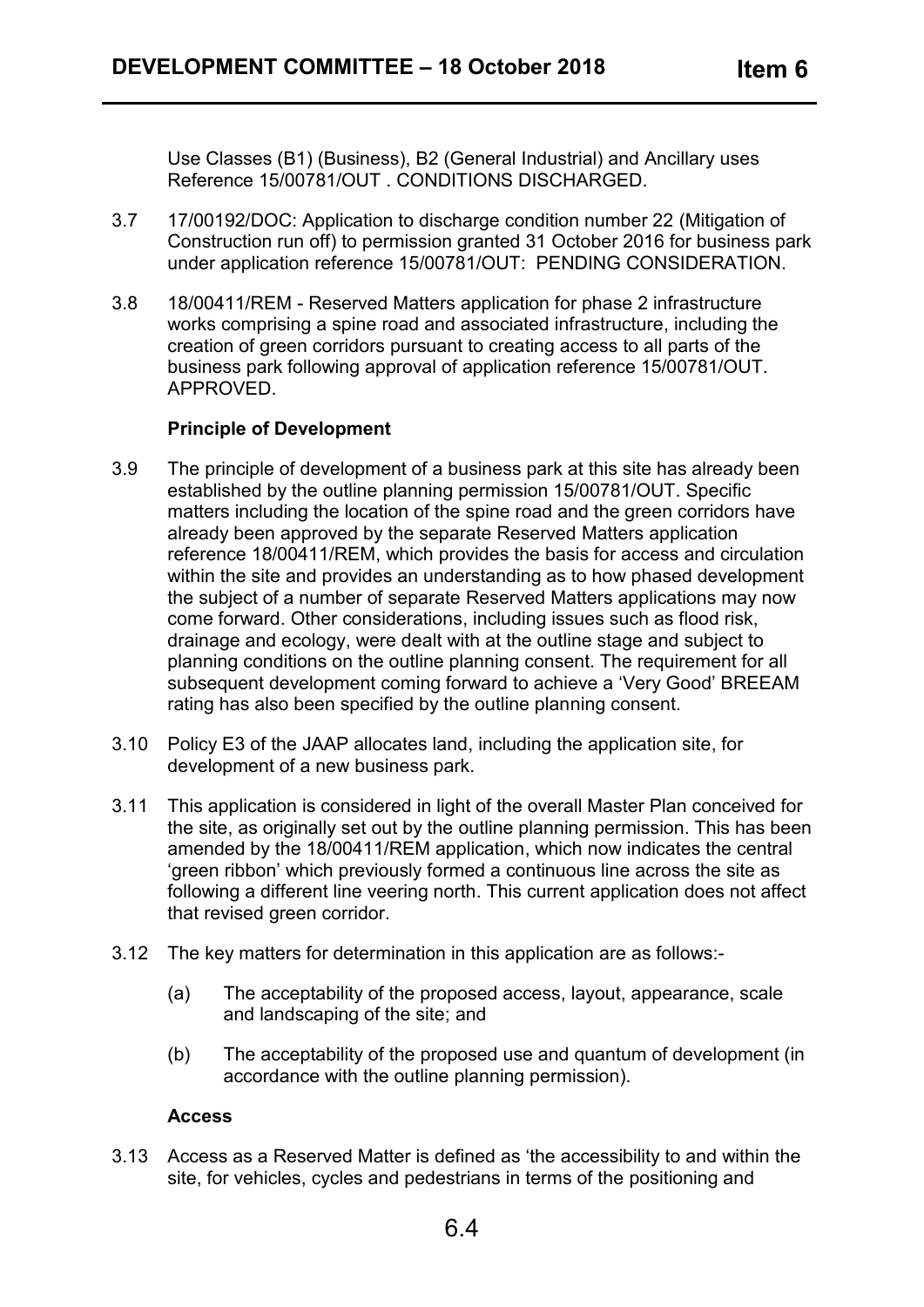treatment of access and circulation routes and how these fit into the surrounding access network.'

- 3.14 The vehicular access to the site is shown as being served by the eastern section of the spine road which would provide access to the car parking area to the north of the building and a further access off that spine road close to its junction with Aviation Way, which is shown to be capable of accommodating long vehicles. The proposed site layout plans indicate the sweep path required by delivery lorries. There is no indication that the geometry of the access is insufficient such as to be incapable of providing such access. The county highway authority has not commented on this application.
- 3.15 Two vehicular accesses are proposed, one for the car park and one for the service yard. Providing a separate HGV and service vehicle access will prevent any pedestrian conflicts, keeping these vehicles away from staff and the visitor parking area. Signage may be necessary, located adjacent to access points, to ensure the correct access is used.
- 3.16 The site layout plan indicates that vehicular movements will circulate in an anti clockwise direction within the identified car park area, whilst a footway provision for pedestrians is located along the south aspect of the car park with a dropped kerb shown adjacent to the disabled parking bays.
- 3.17 There appear to be no pedestrian crossing points within the car park itself from the far side of the car park to any centrally located walkway, whilst cycle storage is indicated to be located to the side of the building.
- 3.18 Access also includes considerations of access to and within the site and circulation within the site which is inevitably linked to the layout of the proposed development in this respect. The issues raised by Essex County Council Place Services Urban design have been noted and taken into account.

## **Parking**

- 3.19 The indicative site layout at outline application stage indicated that an appropriate level of car parking is likely to be achieved.
- 3.20 The Design and Access Statement (DAS) indicates that assuming a split of floor space being 2,886  $m^2$  office (B1) and 8,577  $m^2$  of general industrial space, the levels of parking proposed are in accordance with the parking standards. The comments received from Essex County Council Urban Design are noted. The parking layout has changed, compared to the indicative layout shown by the outline application, as it has been relocated to the north of the building.
- 3.21 The ECC Urban Design Officer comments that the level of car parking provided has been justified as being compliant with Rochford Parking Standards SPD in the DAS; however, when they calculated the required standard using the SPD and the floor areas of B1 and B2 use included in the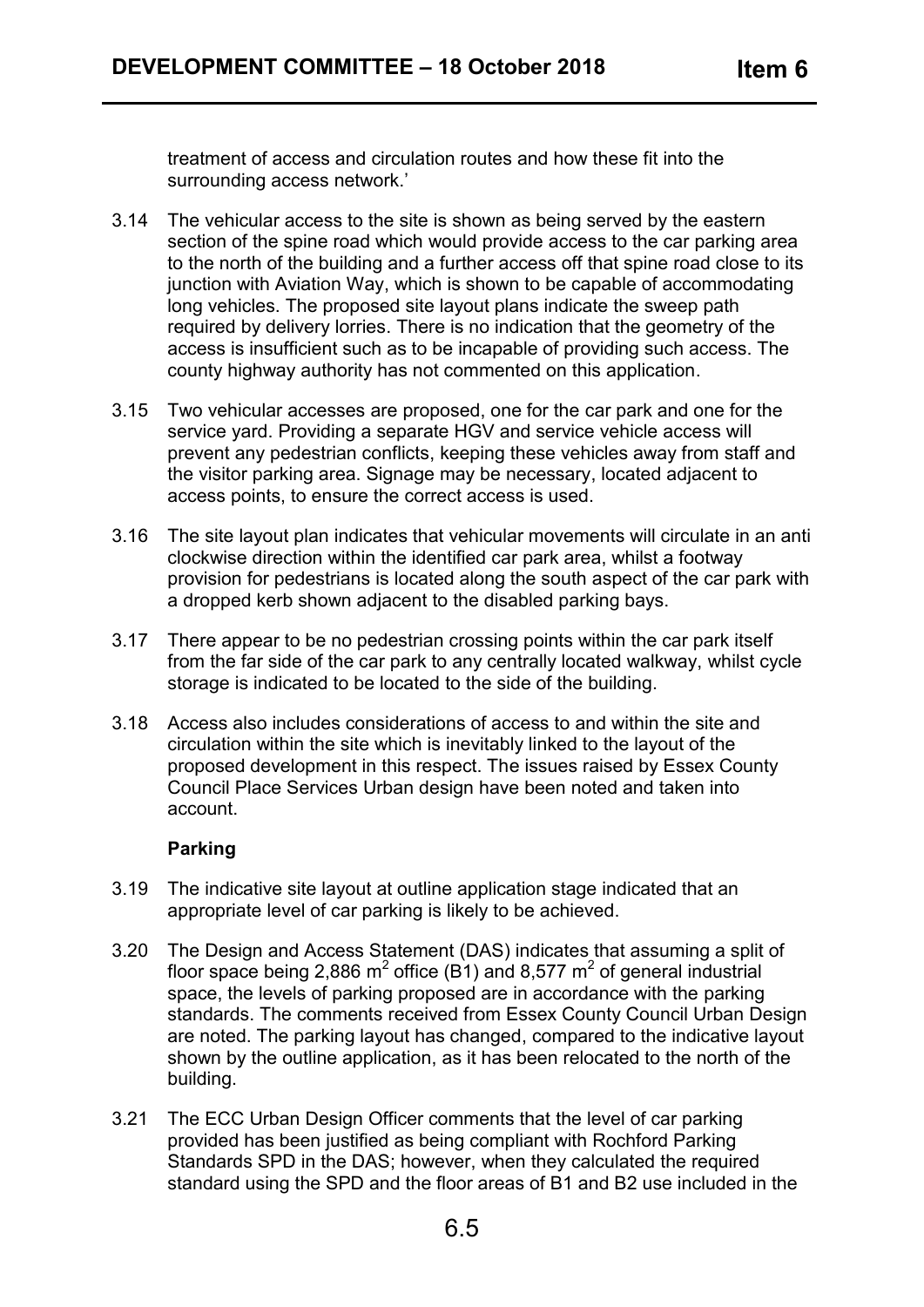Design and Access Statement they found that the scheme did in fact under provide for all types of parking. They go on to state that the under provision of cycle parking is a concern as the scheme aims to promote sustainable travel; however, this under provision may lead to a lack of spaces for staff that choose to cycle to/from work.

- 3.22 Another concern expressed by the ECC Urban Design Officer is the fact that all vehicle spaces are proposed as the minimum sized bay (2.5m x 5m). It is noted that the Rochford Parking Standards SPD state that the minimum bay size is to be used in exceptional circumstances only. The Landscape Design Code approved as part of the outline application showed intended use of the minimum bays; however, this set the principle of the development's design. It was not intended to be prescriptive. There is no justification for use of the minimum parking bays. There are no exceptional circumstances for its intended use, which is a requirement of the Parking Standards document. On this basis a condition should be imposed requiring the parking layout to be amended to incorporate the 2.9m x 5.5m requirement. The 6m reversing distances are currently provided. To enable the 2.9 m lengths to be provided will require a reconfiguration of the parking area. There is a possibility that as a result the parking numbers may be reduced; however, for B1 and B2 uses parking figures are maximums and therefore a slight reduction would not be considered objectionable.
- 3.23 The maximum required parking spaces would equate to 268 spaces. The current proposal has 226; however, this is a maximum figure and the proposed quantity is considered acceptable. With regard to cycle provision, 97 spaces are required, 100 are now proposed. 9 powered two wheeler spaces are shown, 11 are required. However, it is considered that 11 can be provided in the area shown for such parking controlled by planning condition.

#### **Layout**

- 3.24 The layout is designed to provide separate vehicular access off the spine road to the car parking area located to the frontage of the building and to the rear operational yard which reduces conflict of vehicular movements. The building is orientated with its long elevations facing south and north with frontage surveillance over the parking area. Landscaping is proposed around the perimeter of the site which will screen the site and create a sense of its own space within the wider developments within the business park.
- 3.25 Internally the layout is appropriate dividing the office and ancillary spaces over two floors on the north side of the building whilst providing an open plan double height manufacturing area for the remaining internal area. Placing the office and ancillary space to the north of the building has provided an active frontage over the car park and main entrance providing sufficient levels of passive surveillance. The comments received by Essex County Council Urban Design with regard to further opportunities to enhance the surveillance over the street frontage on the west elevation and the cycle store and the refuse zone to the east is noted. The comment regarding the opportunity to create a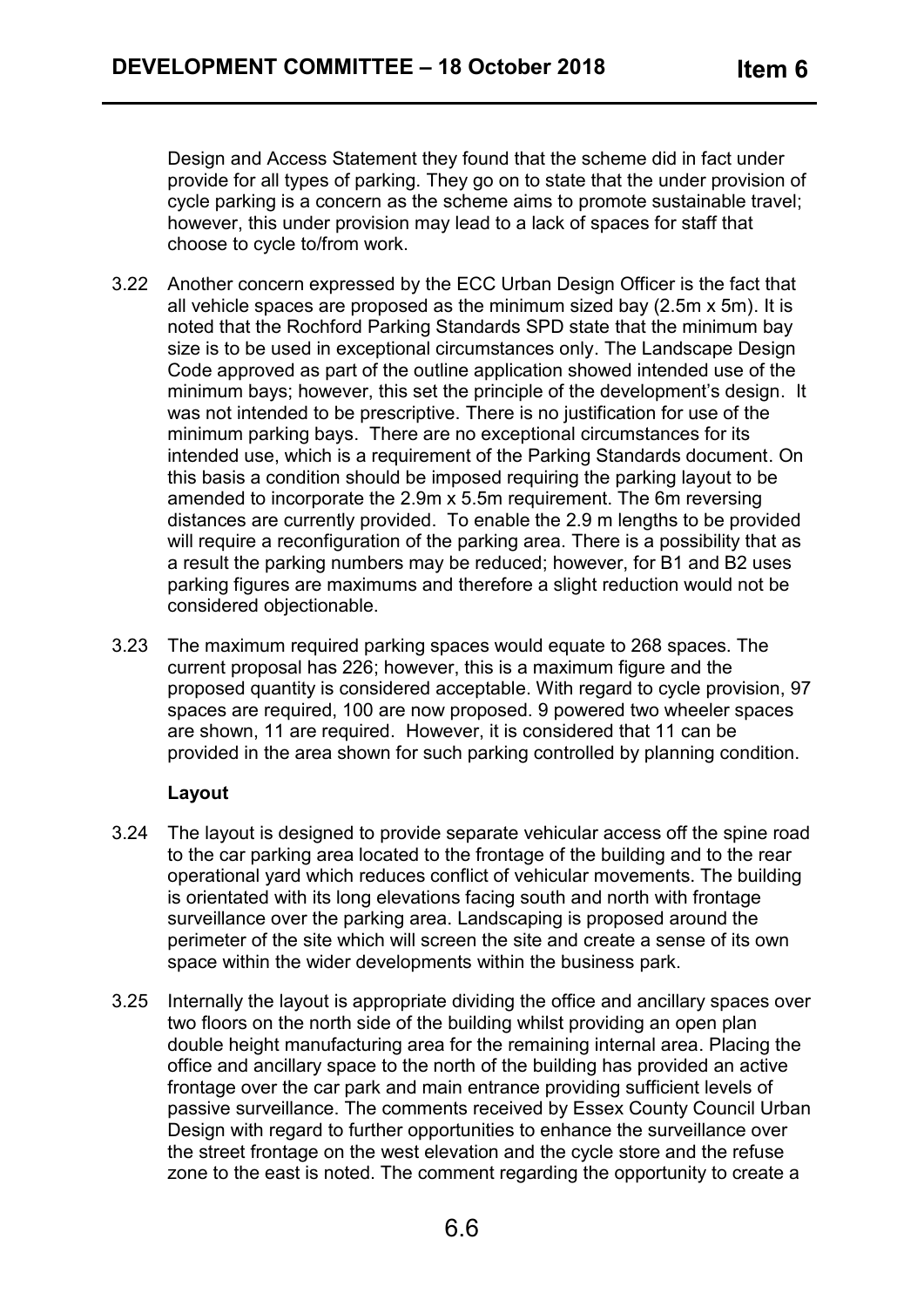glazed stair core providing an enhanced level of active frontage and overlooking is also noted.

- 3.26 ECC comments received also indicate that the location of the cycle store could be improved. As the store is located around the corner of the building it is not immediately obvious to users that secure cycle storage is available. ECC goes on to explain that the cycle store is not overlooked at all as the eastern elevation has no windows on the elevation.
- 3.27 Despite the comments received, it is considered that in its entirety the layout is well conceived. Although the areas of hardstanding appear to be greater than that indicated on an indicative site layout Master Plan at outline stage – it is important to remember that this was an indicative layout only, which did not pre determine the acceptability of the separate Reserved Matters applications which were to follow.
- 3.28 The layout is aligned with the layout shown on the 18/00411/REM application which indicates that the layout dovetails in with the overall indicative Master Plan for the site, as shown by the outline application 15/00781/OUT. The layout is not changed in any significant degree from the overall layout shown by the outline application which ECC Urban Design indicated at that time was likely to be acceptable. It was indicated at outline stage that larger B1/B2 units towards the rear of the wider site is acceptable at this location.
- 3.29 The layout of the site does not impact upon the landscaping conceived for the site nor the capability of the development approved at outline to meet SuDS requirements which is to be achieved by the provision of the central ribbon corridor which not only provides a central pedestrian/cycle route but which also provides surface water attenuation. This development would therefore not compromise the ability of strategic landscaping to be achieved on the wider site.
- 3.30 The layout fits with the layout of the main spine road which has been approved as part of a previous Reserved Matters application. A refuse area is shown in two locations on the site which is considered acceptable.

#### **Appearance**

3.31 Policy CP1 of the Rochford District Council Core Strategy (2011) promotes high quality design, which has regard to the character of the local area. Design is expected to enhance the local identity of an area. Policy DM1 of the Development Management Plan (2014) requires that the design of new developments should promote the character of the locality to ensure that the development positively contributes to the surrounding natural and built environment and residential amenity. Good design is a key aspect of sustainable development and is indivisible from good planning. Proposals should contribute positively to making places better for people. At a local level, policy DM1 requires that key issues of design and layout have been carefully considered.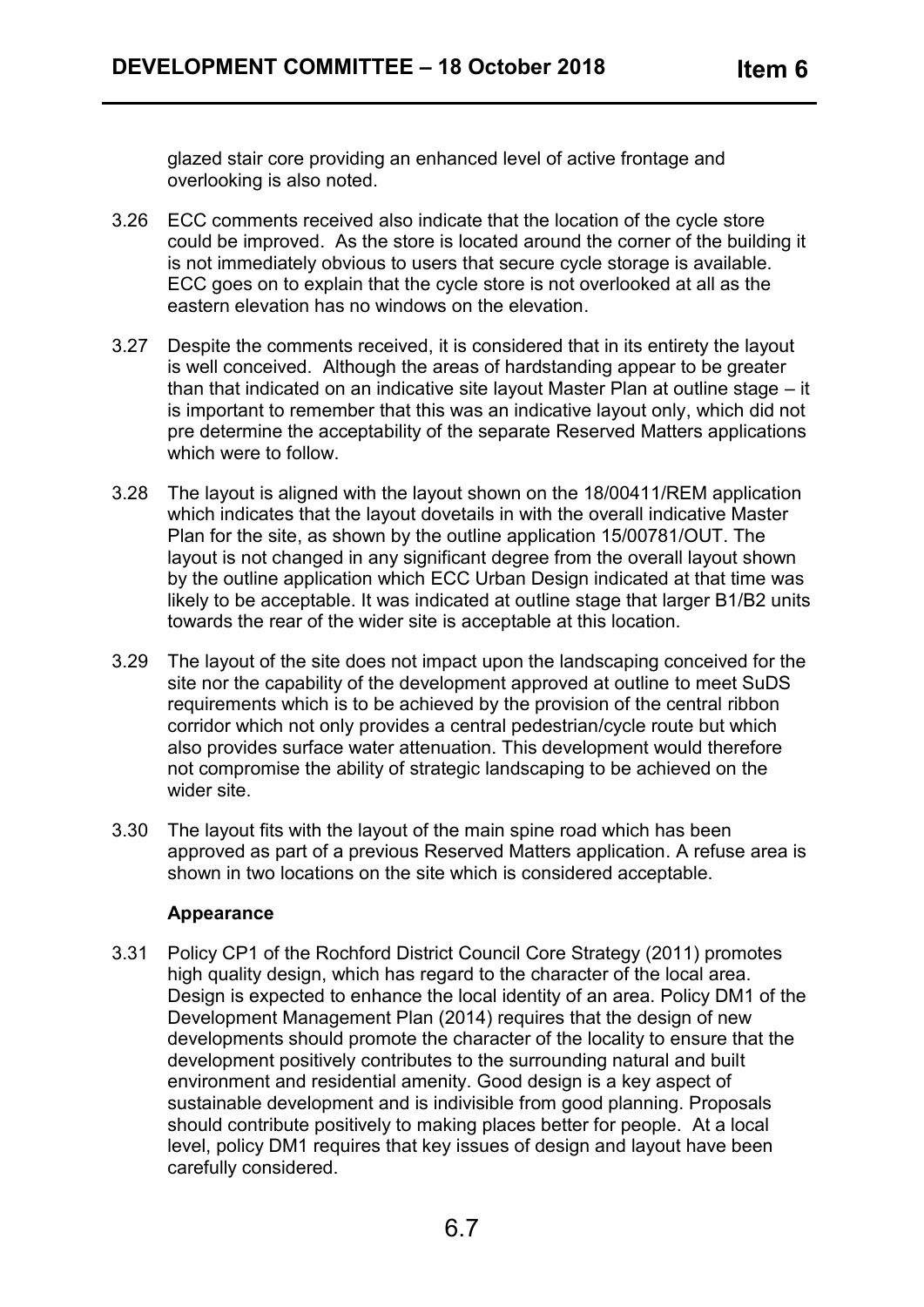- 3.32 The building has been designed to have regard to the surrounding built context within Aviation Way Business Park, as well as the wider landscape and setting. The height for the proposed unit is 10.5m to the top ridge, which falls within the parameters set out within the Design Code. The design incorporates two gently curved roofs, which are set as low as possible, whilst achieving the required internal heights. The curving of the roof adds visual interest as well as referencing the form and appearance of an aircraft hangar.
- 3.33 An internal height of 7 m responds to Ipeco's specific requirements within the manufacturing and office areas.
- 3.34 The form of the building is largely driven by the internal functions of the proposed development. The overall form expresses architectural interest via the double curved roofs. The approach to the building elevations provides a contemporary aesthetic and has been composed with the intension of reducing the overall scale through horizontal banding that seeks to visually reduce the height of the building.
- 3.35 Dark grey micro rib cladding and lighter grey profiled sheet cladding, positioned horizontally and vertically, make up the majority of the elevations with the main entrance accentuated by a light grey, framed entrance feature.
- 3.36 Ribbon windows help break up the front elevation, expressed as horizontal banding, helping to reduce the scale and draw interest along to the main entrance positioned centrally along the building frontage. These windows provide significant amounts of natural daylight and ventilation to office areas. A feature window is used to add interest to the western end of the building elevation.
- 3.37 Materials have been selected that are fit for purpose and adhere to principles set out in the Design Code. Colours, including dark and light greys, have been chosen to reflect an agricultural aesthetic and to be sympathetic to the natural environment. Vivid colours have been avoided. Materials are composed to break up the elevations and help reduce the vertical scale of the building by generating horizontal banding**.** A condition requiring details around materials should be imposed to ensure that a suitable palette with samples is considered, especially considering this is the first phase of new development at this site. It is important that material usage is to a high and acceptable standard.
- 3.38 The following material palette would be used for the proposed development:-

Walls: Proprietary profiled metal sheet cladding system in black and grey. Panels installed horizontally and vertically across the elevations which helps to break up the visual mass of the building and create a visual rhythm across the building frontages.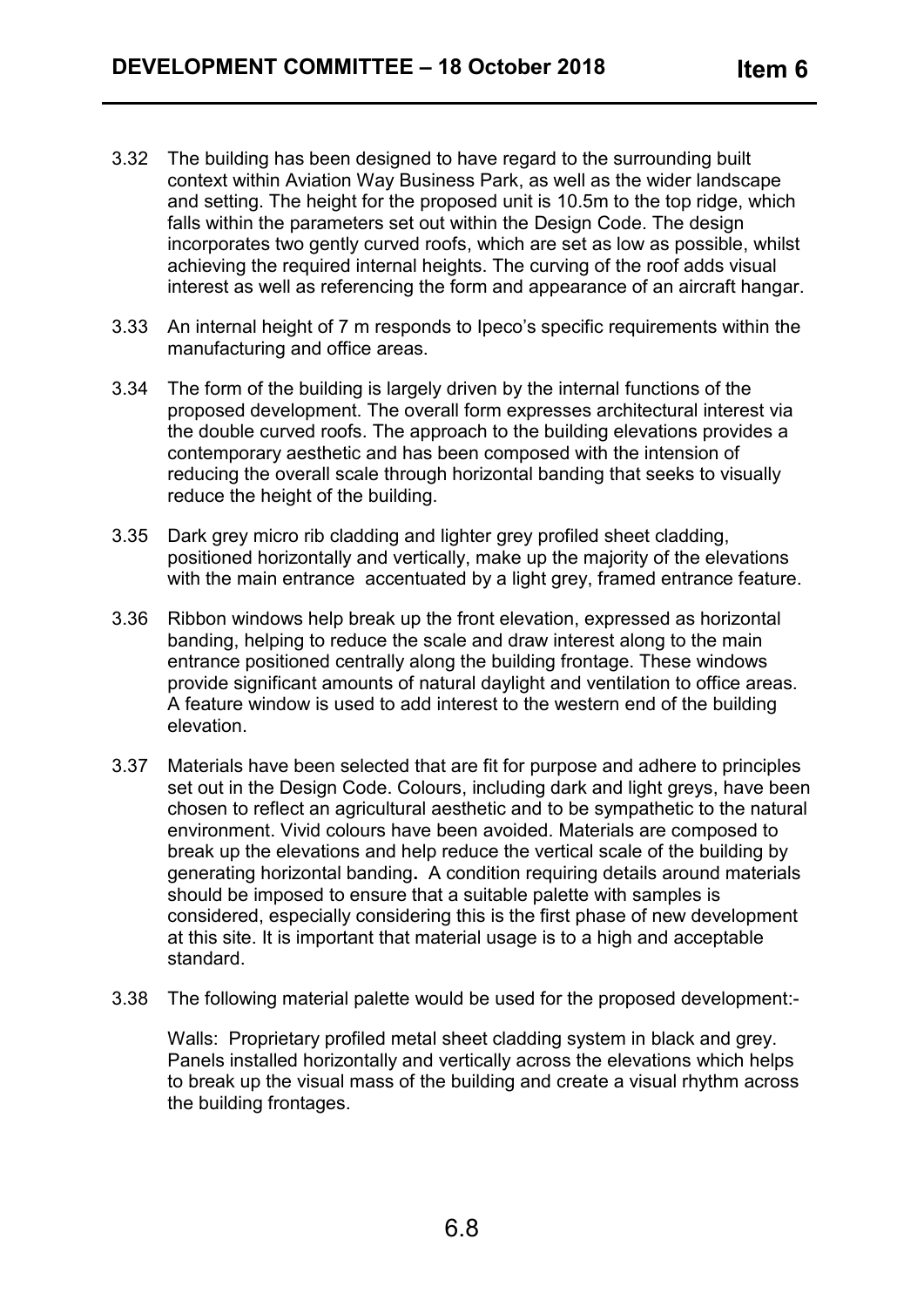Roof: Proprietary profile metal sheet built up roofing system in grey. For units 1- 3 panels are installed parallel to the roof span to accentuate a gentle roof curve.

Roof lights: Clear, low reflection GRP.

Windows: Aluminium framed double glazed ribbon windows. Frame colour black.

Entrance doors: Aluminium framed doubled glazed doors with side lights. Frame colour black.

External security doors: Painted steel security doors to fire exists. Frames and doors to be in dark grey/black.

Roller shutter doors: Insulated colour coated metal roller shutter door in dark grey/black.

Site security fencing: 2.4m high metal mesh paladin fence with polyester powder coated finish

- 3.39 The proposed external lighting design is comprised of both column and building mounted LED fittings. The lighting will supplement Ipeco's CCTV system and covers all areas of the site to provide a safe and secure environment. The LED lighting benefits from minimal light spillage, compared to sodium and other lighting methods. The lighting design is to be CAP 168 compliant with regard to the proximity of London Southend Airport. It will also accord with design principles to minimise the impact on bats.
- 3.40 The comments received from Urban Design are noted.
- 3.41 It is noted that the outline Design Code states that "buildings along the rural boundary should reflect a more naturalistic environment through the introduction of timber and a natural colour palette". The view is expressed that currently the proposed scheme does not make use of a natural colour palette or timber as a material choice. It is recommended that a final material sample board is submitted to the local authority for approval.
- 3.42 The view is expressed that the elevations fenestration arrangement on both the ground and first floor for the office accommodation provides a consistent rhythm on the façade; however, as mentioned above, ECC Urban Design would like to see a fenestration layout for the east and west elevations to ensure all elevations have an active frontage where possible. ECC also states that the internal layout lends itself to creating a slightly higher building element at the north-west corner stair core creating a bookend feature, which addresses the street frontage and creates a sense of arrival at the entrance.
- 3.43 The height is considered appropriate for the site and meets the 1-2 storey height requirement of the outline application. The height also ties in with the existing buildings on Aviation Way, as well as the surrounding proposed units.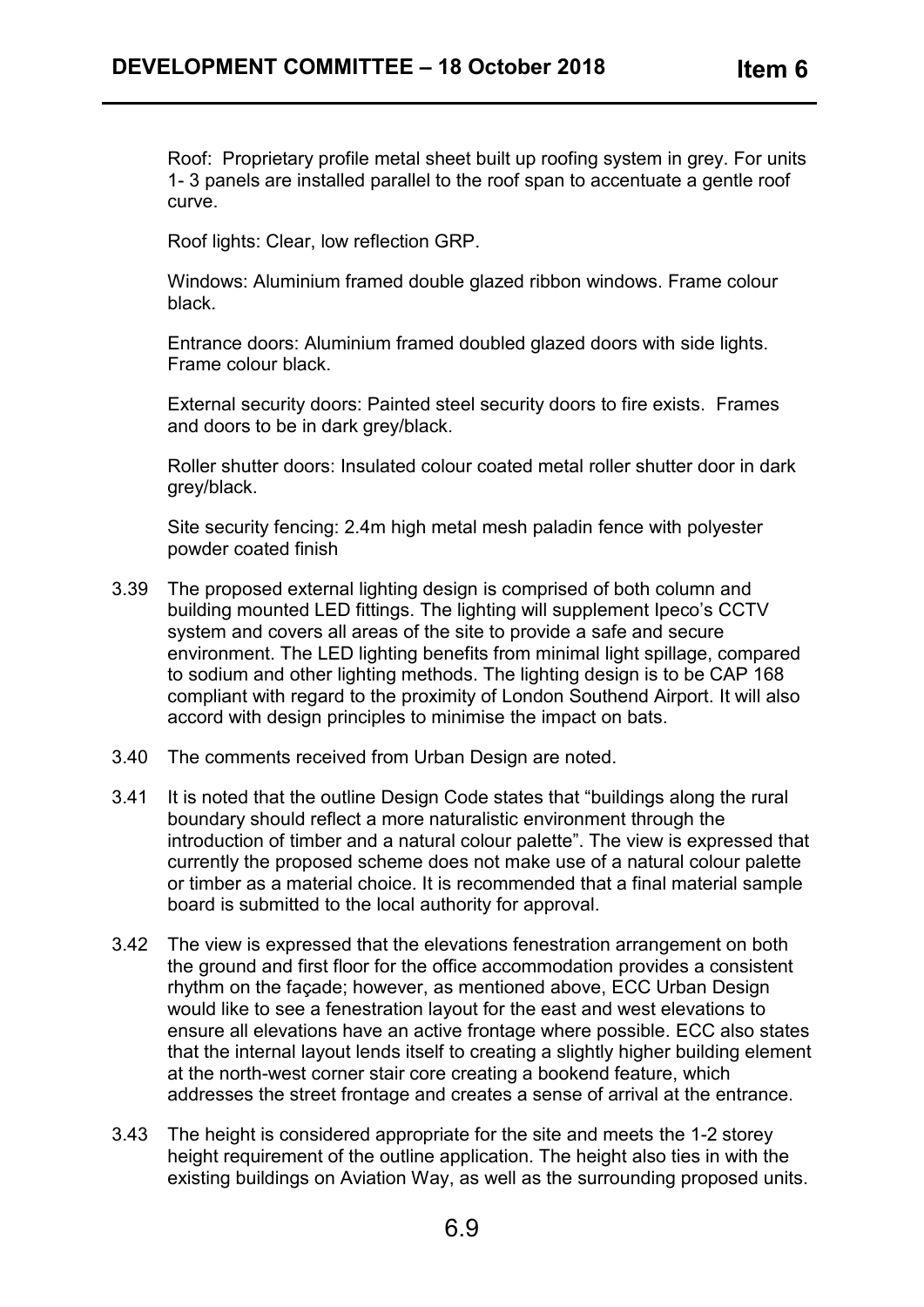An area for extraction is proposed to the southern elevation but no details have been provided regarding the intended equipment. Details around this should be controlled by planning condition.

#### **Scale**

3.44 The scale is considered acceptable in terms of its relationship with the wider site and the development which is to come forward in the future.

#### **Landscaping**

- 3.45 Condition 19 of the approved outline application requires all Reserved Matters applications to accord with the principles of design, as set out in the landscape and design codes. The codes are not intended to fix the design or pre determine the requirements for each of the separate Reserved Matters applications which are to follow the outline approval, but rather set out principles for the design elements of the scheme. Landscaping comprises a fundamental aspect of design as it integrates the development with its wider setting and contributes to maintaining separation and screening the neighbouring sites.
- 3.46 Although the extent of the land to be utilised to provide landscaping is shown on the submitted plans, the application does not provide a landscape specification indicating the species mix, planting density, the height of hedge and tree species at their time of planting or maintenance thereafter. The conditions on the outline relate to those strategic landscaped areas within the site which are not impacted upon by this application.
- 3.47 The site layout plan which accompanied the Reserved Matters application for the spine road and associated works indicates an indicative arrangement which is consistent with the layout of site now the subject of this current Reserved Matters application. It can be concluded that the extent or location of the landscaping will not impact upon those areas of planting which were required as a matter of principle on the outline, or as shown on the 18/00411/REM application, which indicates a continuum of planting following a line from west to east which then takes a line north which is outside the red line indicated by this planning application.
- 3.48 The statutory consultation response received from Essex County Council Place Services Urban Design is noted in that the area of landscaping, as compared to the outline application, appears to have been reduced. Given the issues and facts cited, it is not considered that the extent of landscaping is insufficient as the depth of the perimeter ribbons are considered to be strategically located such as to ensure that the building is optimally screened.
- 3.49 Considering this application in the light of the indicative master plan for the site, it is not felt that the proposed layout would compromise the ability of strategic landscaping to be achieved on the wider site.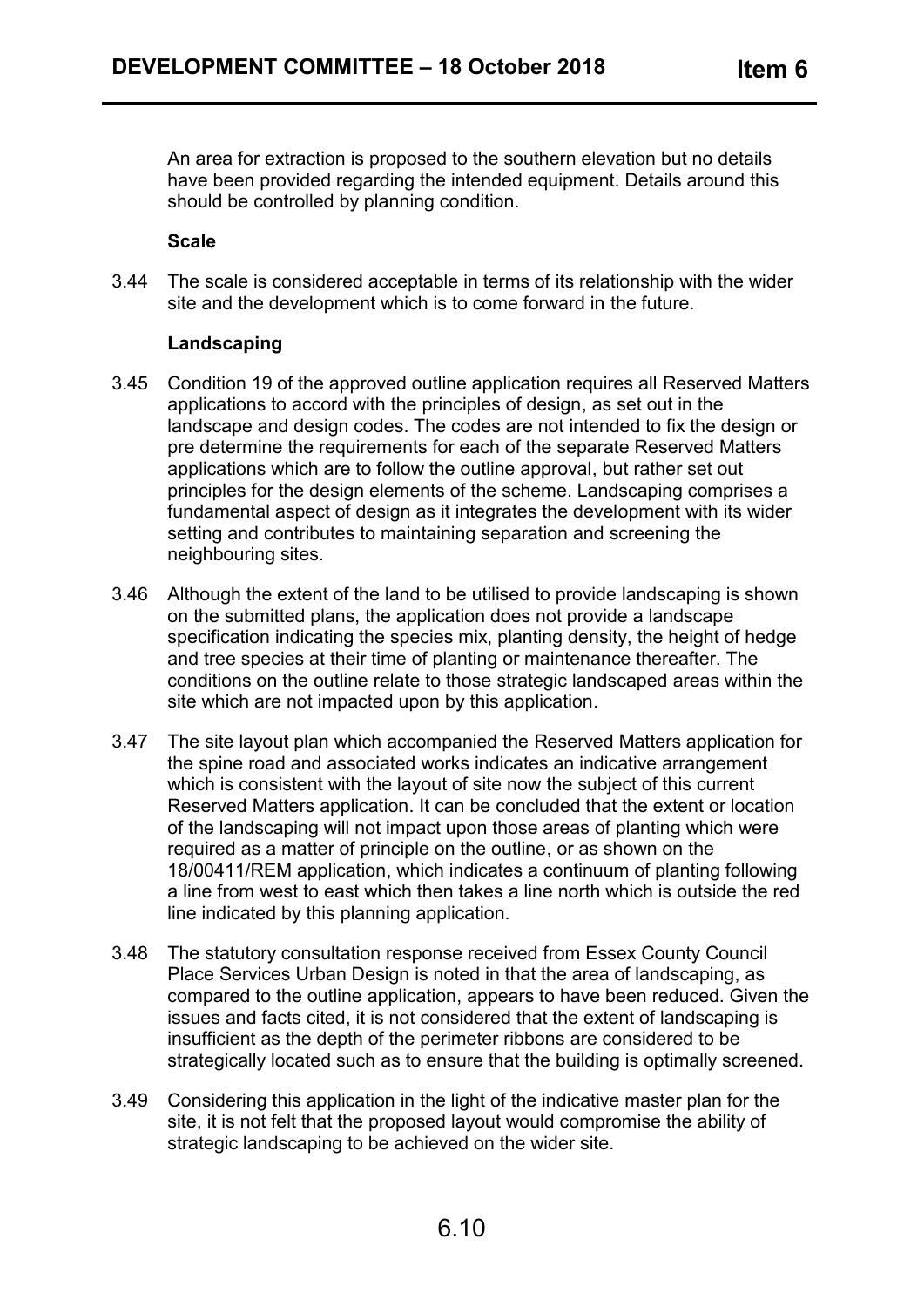3.50 A condition specifying further details in relation to species type, planting mix, planting density and time of implementation of planting and ongoing management is considered appropriate as this specific detail is not covered by the outline as this was not its intention. No details or conditions are considered necessary with regard to tree protection during any phase as this is covered by condition 25 of the outline consent.

#### **Acceptability of the Proposed Use and Quantum**

3.51 The outline planning permission granted consent for a business park to comprise use classes B1 (business), B2 (general industrial) and ancillary uses to include A1 (retail), A3 (restaurants/cafés), A4 (drinking establishments), C1 (hotel), D1 (non-residential institutions), D2 (assembly and leisure) and B8 (storage and distribution). Provide hard and soft landscaping and demolition of existing rugby club and associated works. This application constitutes the first phase of development which will deliver a gross internal floor area of 11,463  $\text{m}^2$  which is comprised of the following: 8,578 $\text{m}^2$  Manufacturing area, 2,886m<sup>2</sup> Office and ancillary accommodation which is considered to be an appropriate ratio which aligns with the principles of the outline planning permission. This also accords with the B1/B2 uses which are considered appropriate within area 3 of the JAAP.

#### **4 CONSULTATIONS AND REPRESENTATIONS**

- 4.1 Essex County Council Historic Buildings and Conservation Advice: No objection.
- 4.2 Natural England: No comment.
- 4.3 RDC Principal Engineer, Commercial Services: No objection.
- 4.4 RDC Arboricultural and Conservation Officer, Environmental Services: No objection.
- 4.5 London/Southend Airport: No objection.
- 4.6 Essex County Council Specialist Archaeological Advice: No objection, subject to conditions.
- 4.7 Essex County Council Place Services Urban Design: Objection.

On the grounds that the parking location and configuration has changed relative to the indications of layout on the outline planning permission. Indication is provided that the layout and design on the whole is acceptable, with the exception of parking. Suggested design improvements in terms of internal layout to provide active surveillance are recommended.

4.8 Essex Police: No objection.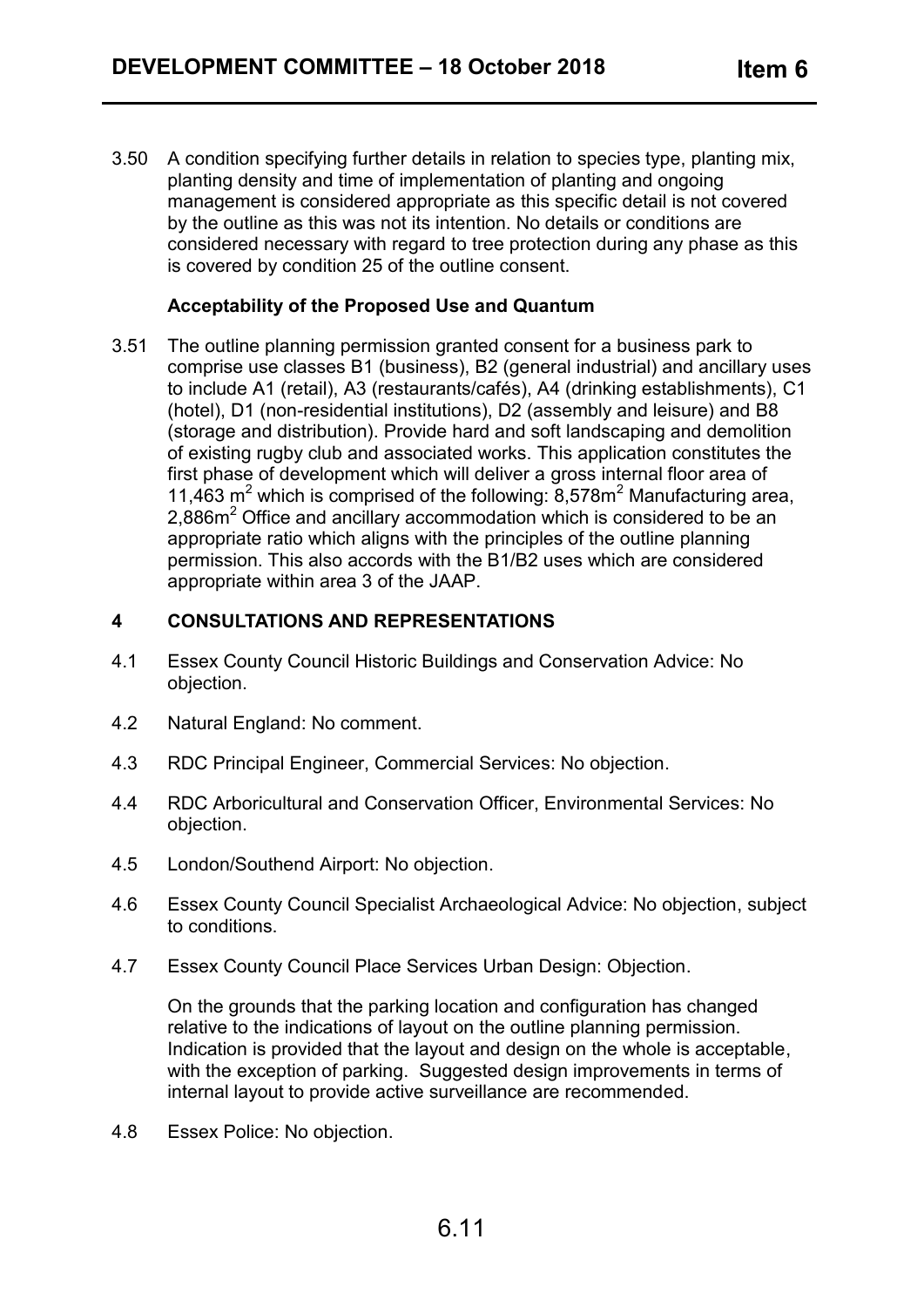Essex Police are already in dialogue with the developers with a view to the development being Secured By Design – Commercial.

### **5 EQUALITY AND DIVERSITY IMPLICATIONS**

5.1 An equality Impact Assessment has been completed and found that there to be no impacts (either positive or negative) on protected groups as defined under the Equality Act 2010.

#### **6 CONCLUSION**

6.1 The proposal is considered not to cause undue demonstrable harm to any development plan interests, other material considerations or to the character and appearance of the area such as to justify refusing the application.

som

Matthew Thomas

Assistant Director, Planning and Regeneration Services

## **Relevant Development Plan Policies and Proposals:**

Policies: E1,E3,E5,E6,T1,T3,T4,T5,T6,T7, ENV5 and ENV7 of the Joint Area Action Plan (JAAP)

Policies CP1, T1, T3, T6, T7, ED1, ED2 and ED4 of the Core Strategy 2011

Policies DM1, DM25, DM26 and DM31 of the Development Management Plan 2014.

## **Background Papers**

None.

For further information please contact Arwel Evans on:-

| Phone: | 01702 318127                | 01702 318127                |
|--------|-----------------------------|-----------------------------|
| Email: | Arwel.evans@rochford.gov.uk | Arwel.evans@rochford.gov.uk |

If you would like this report in large print, Braille or another language please contact 01702 318111.